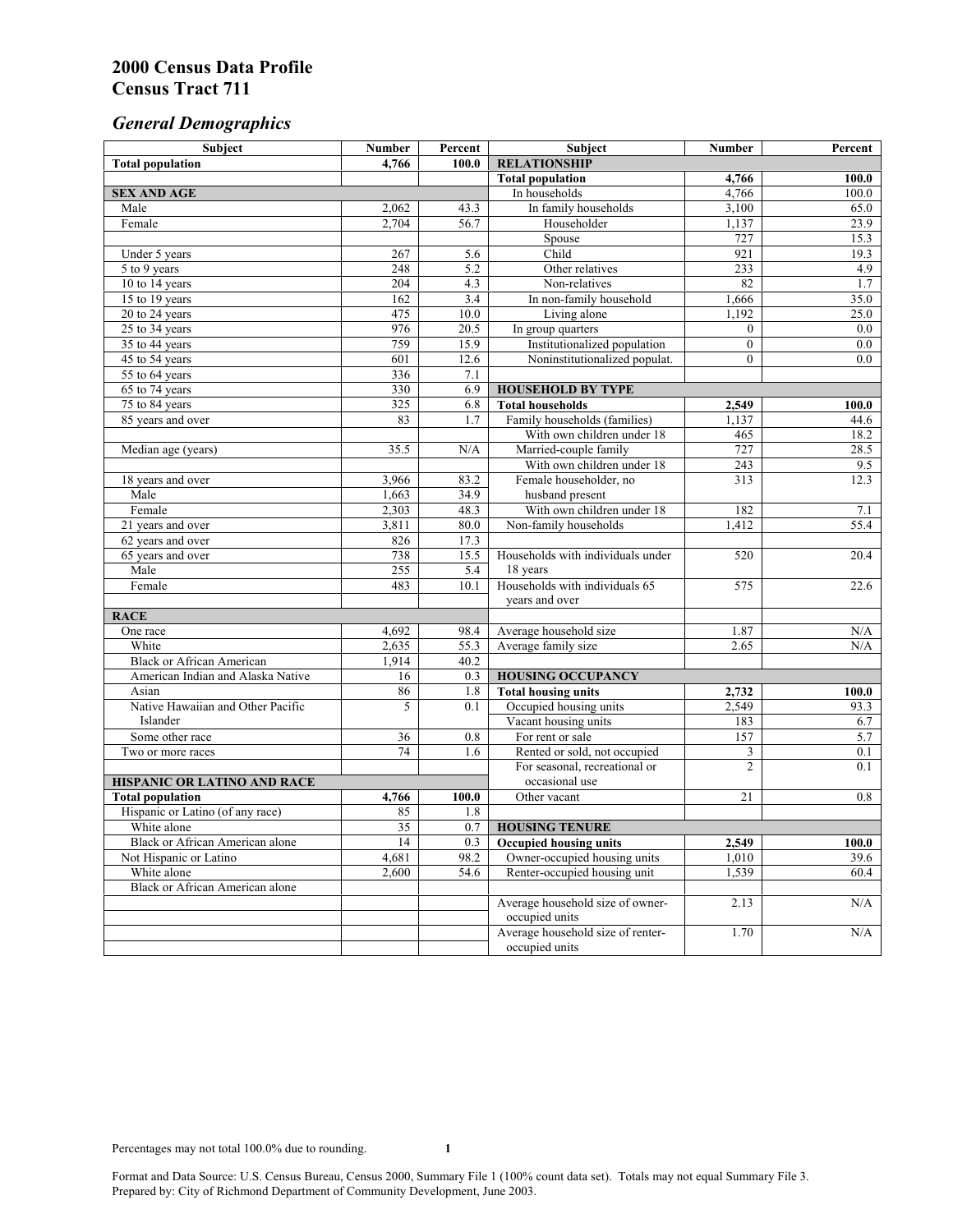# *Social Characteristics*

| <b>SCHOOL ENROLLMENT</b><br><b>RESIDENCE IN 1995</b><br>Population 3 years and over enrolled in<br>Population 5 years and over<br>100.0<br>1,153<br>100.0<br>4,641<br>Same house in 1995<br>school<br>1,806<br>38.9<br>Nursery school, preschool<br>Different house in the U.S. in<br>2.728<br>80<br>6.9<br>58.8<br>1995<br>Kindergarten<br>35<br>3.0<br>Elementary school (grades 1-8)<br>433<br>37.6<br>Same county<br>1,329<br>28.6<br>1,399<br>High school (grades 9-12)<br>141<br>12.2<br>Different county<br>30.1<br>College or graduate school<br>464<br>40.2<br>Same state<br>782<br>16.8<br>Different state<br>617<br>13.3<br>Elsewhere in 1995<br>107<br><b>EDUCATIONAL ATTAINMENT</b><br>2.3<br>Population 25 years and over<br>3,402<br>100.0<br>Less than 9 <sup>th</sup> grade<br>107<br>3.1<br>NATIVITY AND PLACE OF BIRTH<br>$9th$ to $12th$ grade, no diploma<br>367<br><b>Total population</b><br>10.8<br>4,890<br>100.0<br>High school graduate (includes equivalency)<br>735<br>21.6<br>Native<br>4.661<br>95.3<br>Some college, no degree<br>Born in United States<br>927<br>27.2<br>4,604<br>94.2<br>Associate degree<br>246<br>7.2<br>State of residence<br>2,881<br>58.9<br>Bachelor's degree<br>629<br>18.5<br>Different state<br>1,723<br>35.2<br>391<br>Graduate or professional degree<br>11.5<br>Born outside United States<br>57<br>1.2<br>229<br>Percent high school graduate or higher<br>86.1%<br>N/A<br>Foreign born<br>4.7<br>Percent bachelor's degree or higher<br>Entered 1990 to March 2000<br>30.0%<br>N/A<br>88<br>1.8<br>127<br>Naturalized citizen<br>2.6<br>102<br>2.1<br><b>MARITAL STATUS</b><br>Not a citizen<br>Population 15 years and over<br>4,133<br>100.0<br>Never married<br>39.2<br>1,622<br><b>REGION OF BIRTH OF FOREIGN BORN</b><br>Now married, not including separated<br>Total (excluding born at sea)<br>1,653<br>40.0<br>229<br>100.0<br>Separated<br>107<br>2.6<br>Europe<br>46<br>20.1<br>Widowed<br>329<br>8.0<br>Asia<br>103<br>45.0<br>Female<br>286<br>6.9<br>Africa<br>29<br>12.7<br>422<br>Divorced<br>10.2<br>Oceania<br>$\theta$<br>0.0<br>291<br>Female<br>7.0<br>Latin America<br>44<br>19.2<br>Northern America<br>$\tau$<br>3.1<br><b>GRANDPARENTS AS CAREGIVERS</b><br>Grandparent living in household with<br>80<br><b>LANGUAGE SPOKEN AT HOME</b><br>100.0<br>one or more own grandchildren under 18<br>Population 5 years and over<br>100.0<br>4,641<br>years<br>English only<br>4,301<br>92.7<br>25<br>Language other than English<br>340<br>Grandparent responsible for grandchildren<br>31.3<br>7.3<br>Speak English less than<br>105<br>2.3<br>"very well"<br><b>VETERAN STATUS</b><br>Spanish<br>92<br>Civilian population 18 years and over<br>2.0<br>3,993<br>100.0<br>515<br>12.9<br>Speak English less than<br>22<br>Civilian veterans<br>0.5<br>"very well"<br>Other Indo-European<br><b>DISABILITY STATUS OF THE CIVILIAN</b><br>126<br>2.7<br>NONINSTITUTIONALIZED POPULATION<br>languages<br>Speak English less than<br>Population 5 to 20 years<br>747<br>38<br>0.8<br>100.0<br>"very well"<br>With a disability<br>31<br>4.1<br>Population 21 to 64 years<br>Asian and Pacific Island<br>3.156<br>100.0<br>51<br>1.1<br>With a disability<br>669<br>21.2<br>languages<br>85.8%<br>Speak English less than<br>Percent employed<br>N/A<br>34<br>0.7<br>"very well"<br>No disability<br>2,487<br>78.8<br>Other Languages<br>Percent employed<br>83.4%<br>N/A<br>71<br>1.5<br>Speak English less than<br>Population 65 years and over<br>729<br>100.0<br>11<br>0.2<br>"very well"<br>232<br>31.8<br>With a disability | <b>Subject</b> | <b>Number</b> | Percent | <b>Subject</b> | <b>Number</b> | Percent |
|-------------------------------------------------------------------------------------------------------------------------------------------------------------------------------------------------------------------------------------------------------------------------------------------------------------------------------------------------------------------------------------------------------------------------------------------------------------------------------------------------------------------------------------------------------------------------------------------------------------------------------------------------------------------------------------------------------------------------------------------------------------------------------------------------------------------------------------------------------------------------------------------------------------------------------------------------------------------------------------------------------------------------------------------------------------------------------------------------------------------------------------------------------------------------------------------------------------------------------------------------------------------------------------------------------------------------------------------------------------------------------------------------------------------------------------------------------------------------------------------------------------------------------------------------------------------------------------------------------------------------------------------------------------------------------------------------------------------------------------------------------------------------------------------------------------------------------------------------------------------------------------------------------------------------------------------------------------------------------------------------------------------------------------------------------------------------------------------------------------------------------------------------------------------------------------------------------------------------------------------------------------------------------------------------------------------------------------------------------------------------------------------------------------------------------------------------------------------------------------------------------------------------------------------------------------------------------------------------------------------------------------------------------------------------------------------------------------------------------------------------------------------------------------------------------------------------------------------------------------------------------------------------------------------------------------------------------------------------------------------------------------------------------------------------------------------------------------------------------------------------------------------------------------------------------------------------------------------------------------------------------------------------------------------------------------------------------------------------------------------------------------------------------------------------------------------------------------------------------------------------------------------------------------------------------------------------------------------------------------------|----------------|---------------|---------|----------------|---------------|---------|
|                                                                                                                                                                                                                                                                                                                                                                                                                                                                                                                                                                                                                                                                                                                                                                                                                                                                                                                                                                                                                                                                                                                                                                                                                                                                                                                                                                                                                                                                                                                                                                                                                                                                                                                                                                                                                                                                                                                                                                                                                                                                                                                                                                                                                                                                                                                                                                                                                                                                                                                                                                                                                                                                                                                                                                                                                                                                                                                                                                                                                                                                                                                                                                                                                                                                                                                                                                                                                                                                                                                                                                                                                   |                |               |         |                |               |         |
|                                                                                                                                                                                                                                                                                                                                                                                                                                                                                                                                                                                                                                                                                                                                                                                                                                                                                                                                                                                                                                                                                                                                                                                                                                                                                                                                                                                                                                                                                                                                                                                                                                                                                                                                                                                                                                                                                                                                                                                                                                                                                                                                                                                                                                                                                                                                                                                                                                                                                                                                                                                                                                                                                                                                                                                                                                                                                                                                                                                                                                                                                                                                                                                                                                                                                                                                                                                                                                                                                                                                                                                                                   |                |               |         |                |               |         |
|                                                                                                                                                                                                                                                                                                                                                                                                                                                                                                                                                                                                                                                                                                                                                                                                                                                                                                                                                                                                                                                                                                                                                                                                                                                                                                                                                                                                                                                                                                                                                                                                                                                                                                                                                                                                                                                                                                                                                                                                                                                                                                                                                                                                                                                                                                                                                                                                                                                                                                                                                                                                                                                                                                                                                                                                                                                                                                                                                                                                                                                                                                                                                                                                                                                                                                                                                                                                                                                                                                                                                                                                                   |                |               |         |                |               |         |
|                                                                                                                                                                                                                                                                                                                                                                                                                                                                                                                                                                                                                                                                                                                                                                                                                                                                                                                                                                                                                                                                                                                                                                                                                                                                                                                                                                                                                                                                                                                                                                                                                                                                                                                                                                                                                                                                                                                                                                                                                                                                                                                                                                                                                                                                                                                                                                                                                                                                                                                                                                                                                                                                                                                                                                                                                                                                                                                                                                                                                                                                                                                                                                                                                                                                                                                                                                                                                                                                                                                                                                                                                   |                |               |         |                |               |         |
|                                                                                                                                                                                                                                                                                                                                                                                                                                                                                                                                                                                                                                                                                                                                                                                                                                                                                                                                                                                                                                                                                                                                                                                                                                                                                                                                                                                                                                                                                                                                                                                                                                                                                                                                                                                                                                                                                                                                                                                                                                                                                                                                                                                                                                                                                                                                                                                                                                                                                                                                                                                                                                                                                                                                                                                                                                                                                                                                                                                                                                                                                                                                                                                                                                                                                                                                                                                                                                                                                                                                                                                                                   |                |               |         |                |               |         |
|                                                                                                                                                                                                                                                                                                                                                                                                                                                                                                                                                                                                                                                                                                                                                                                                                                                                                                                                                                                                                                                                                                                                                                                                                                                                                                                                                                                                                                                                                                                                                                                                                                                                                                                                                                                                                                                                                                                                                                                                                                                                                                                                                                                                                                                                                                                                                                                                                                                                                                                                                                                                                                                                                                                                                                                                                                                                                                                                                                                                                                                                                                                                                                                                                                                                                                                                                                                                                                                                                                                                                                                                                   |                |               |         |                |               |         |
|                                                                                                                                                                                                                                                                                                                                                                                                                                                                                                                                                                                                                                                                                                                                                                                                                                                                                                                                                                                                                                                                                                                                                                                                                                                                                                                                                                                                                                                                                                                                                                                                                                                                                                                                                                                                                                                                                                                                                                                                                                                                                                                                                                                                                                                                                                                                                                                                                                                                                                                                                                                                                                                                                                                                                                                                                                                                                                                                                                                                                                                                                                                                                                                                                                                                                                                                                                                                                                                                                                                                                                                                                   |                |               |         |                |               |         |
|                                                                                                                                                                                                                                                                                                                                                                                                                                                                                                                                                                                                                                                                                                                                                                                                                                                                                                                                                                                                                                                                                                                                                                                                                                                                                                                                                                                                                                                                                                                                                                                                                                                                                                                                                                                                                                                                                                                                                                                                                                                                                                                                                                                                                                                                                                                                                                                                                                                                                                                                                                                                                                                                                                                                                                                                                                                                                                                                                                                                                                                                                                                                                                                                                                                                                                                                                                                                                                                                                                                                                                                                                   |                |               |         |                |               |         |
|                                                                                                                                                                                                                                                                                                                                                                                                                                                                                                                                                                                                                                                                                                                                                                                                                                                                                                                                                                                                                                                                                                                                                                                                                                                                                                                                                                                                                                                                                                                                                                                                                                                                                                                                                                                                                                                                                                                                                                                                                                                                                                                                                                                                                                                                                                                                                                                                                                                                                                                                                                                                                                                                                                                                                                                                                                                                                                                                                                                                                                                                                                                                                                                                                                                                                                                                                                                                                                                                                                                                                                                                                   |                |               |         |                |               |         |
|                                                                                                                                                                                                                                                                                                                                                                                                                                                                                                                                                                                                                                                                                                                                                                                                                                                                                                                                                                                                                                                                                                                                                                                                                                                                                                                                                                                                                                                                                                                                                                                                                                                                                                                                                                                                                                                                                                                                                                                                                                                                                                                                                                                                                                                                                                                                                                                                                                                                                                                                                                                                                                                                                                                                                                                                                                                                                                                                                                                                                                                                                                                                                                                                                                                                                                                                                                                                                                                                                                                                                                                                                   |                |               |         |                |               |         |
|                                                                                                                                                                                                                                                                                                                                                                                                                                                                                                                                                                                                                                                                                                                                                                                                                                                                                                                                                                                                                                                                                                                                                                                                                                                                                                                                                                                                                                                                                                                                                                                                                                                                                                                                                                                                                                                                                                                                                                                                                                                                                                                                                                                                                                                                                                                                                                                                                                                                                                                                                                                                                                                                                                                                                                                                                                                                                                                                                                                                                                                                                                                                                                                                                                                                                                                                                                                                                                                                                                                                                                                                                   |                |               |         |                |               |         |
|                                                                                                                                                                                                                                                                                                                                                                                                                                                                                                                                                                                                                                                                                                                                                                                                                                                                                                                                                                                                                                                                                                                                                                                                                                                                                                                                                                                                                                                                                                                                                                                                                                                                                                                                                                                                                                                                                                                                                                                                                                                                                                                                                                                                                                                                                                                                                                                                                                                                                                                                                                                                                                                                                                                                                                                                                                                                                                                                                                                                                                                                                                                                                                                                                                                                                                                                                                                                                                                                                                                                                                                                                   |                |               |         |                |               |         |
|                                                                                                                                                                                                                                                                                                                                                                                                                                                                                                                                                                                                                                                                                                                                                                                                                                                                                                                                                                                                                                                                                                                                                                                                                                                                                                                                                                                                                                                                                                                                                                                                                                                                                                                                                                                                                                                                                                                                                                                                                                                                                                                                                                                                                                                                                                                                                                                                                                                                                                                                                                                                                                                                                                                                                                                                                                                                                                                                                                                                                                                                                                                                                                                                                                                                                                                                                                                                                                                                                                                                                                                                                   |                |               |         |                |               |         |
|                                                                                                                                                                                                                                                                                                                                                                                                                                                                                                                                                                                                                                                                                                                                                                                                                                                                                                                                                                                                                                                                                                                                                                                                                                                                                                                                                                                                                                                                                                                                                                                                                                                                                                                                                                                                                                                                                                                                                                                                                                                                                                                                                                                                                                                                                                                                                                                                                                                                                                                                                                                                                                                                                                                                                                                                                                                                                                                                                                                                                                                                                                                                                                                                                                                                                                                                                                                                                                                                                                                                                                                                                   |                |               |         |                |               |         |
|                                                                                                                                                                                                                                                                                                                                                                                                                                                                                                                                                                                                                                                                                                                                                                                                                                                                                                                                                                                                                                                                                                                                                                                                                                                                                                                                                                                                                                                                                                                                                                                                                                                                                                                                                                                                                                                                                                                                                                                                                                                                                                                                                                                                                                                                                                                                                                                                                                                                                                                                                                                                                                                                                                                                                                                                                                                                                                                                                                                                                                                                                                                                                                                                                                                                                                                                                                                                                                                                                                                                                                                                                   |                |               |         |                |               |         |
|                                                                                                                                                                                                                                                                                                                                                                                                                                                                                                                                                                                                                                                                                                                                                                                                                                                                                                                                                                                                                                                                                                                                                                                                                                                                                                                                                                                                                                                                                                                                                                                                                                                                                                                                                                                                                                                                                                                                                                                                                                                                                                                                                                                                                                                                                                                                                                                                                                                                                                                                                                                                                                                                                                                                                                                                                                                                                                                                                                                                                                                                                                                                                                                                                                                                                                                                                                                                                                                                                                                                                                                                                   |                |               |         |                |               |         |
|                                                                                                                                                                                                                                                                                                                                                                                                                                                                                                                                                                                                                                                                                                                                                                                                                                                                                                                                                                                                                                                                                                                                                                                                                                                                                                                                                                                                                                                                                                                                                                                                                                                                                                                                                                                                                                                                                                                                                                                                                                                                                                                                                                                                                                                                                                                                                                                                                                                                                                                                                                                                                                                                                                                                                                                                                                                                                                                                                                                                                                                                                                                                                                                                                                                                                                                                                                                                                                                                                                                                                                                                                   |                |               |         |                |               |         |
|                                                                                                                                                                                                                                                                                                                                                                                                                                                                                                                                                                                                                                                                                                                                                                                                                                                                                                                                                                                                                                                                                                                                                                                                                                                                                                                                                                                                                                                                                                                                                                                                                                                                                                                                                                                                                                                                                                                                                                                                                                                                                                                                                                                                                                                                                                                                                                                                                                                                                                                                                                                                                                                                                                                                                                                                                                                                                                                                                                                                                                                                                                                                                                                                                                                                                                                                                                                                                                                                                                                                                                                                                   |                |               |         |                |               |         |
|                                                                                                                                                                                                                                                                                                                                                                                                                                                                                                                                                                                                                                                                                                                                                                                                                                                                                                                                                                                                                                                                                                                                                                                                                                                                                                                                                                                                                                                                                                                                                                                                                                                                                                                                                                                                                                                                                                                                                                                                                                                                                                                                                                                                                                                                                                                                                                                                                                                                                                                                                                                                                                                                                                                                                                                                                                                                                                                                                                                                                                                                                                                                                                                                                                                                                                                                                                                                                                                                                                                                                                                                                   |                |               |         |                |               |         |
|                                                                                                                                                                                                                                                                                                                                                                                                                                                                                                                                                                                                                                                                                                                                                                                                                                                                                                                                                                                                                                                                                                                                                                                                                                                                                                                                                                                                                                                                                                                                                                                                                                                                                                                                                                                                                                                                                                                                                                                                                                                                                                                                                                                                                                                                                                                                                                                                                                                                                                                                                                                                                                                                                                                                                                                                                                                                                                                                                                                                                                                                                                                                                                                                                                                                                                                                                                                                                                                                                                                                                                                                                   |                |               |         |                |               |         |
|                                                                                                                                                                                                                                                                                                                                                                                                                                                                                                                                                                                                                                                                                                                                                                                                                                                                                                                                                                                                                                                                                                                                                                                                                                                                                                                                                                                                                                                                                                                                                                                                                                                                                                                                                                                                                                                                                                                                                                                                                                                                                                                                                                                                                                                                                                                                                                                                                                                                                                                                                                                                                                                                                                                                                                                                                                                                                                                                                                                                                                                                                                                                                                                                                                                                                                                                                                                                                                                                                                                                                                                                                   |                |               |         |                |               |         |
|                                                                                                                                                                                                                                                                                                                                                                                                                                                                                                                                                                                                                                                                                                                                                                                                                                                                                                                                                                                                                                                                                                                                                                                                                                                                                                                                                                                                                                                                                                                                                                                                                                                                                                                                                                                                                                                                                                                                                                                                                                                                                                                                                                                                                                                                                                                                                                                                                                                                                                                                                                                                                                                                                                                                                                                                                                                                                                                                                                                                                                                                                                                                                                                                                                                                                                                                                                                                                                                                                                                                                                                                                   |                |               |         |                |               |         |
|                                                                                                                                                                                                                                                                                                                                                                                                                                                                                                                                                                                                                                                                                                                                                                                                                                                                                                                                                                                                                                                                                                                                                                                                                                                                                                                                                                                                                                                                                                                                                                                                                                                                                                                                                                                                                                                                                                                                                                                                                                                                                                                                                                                                                                                                                                                                                                                                                                                                                                                                                                                                                                                                                                                                                                                                                                                                                                                                                                                                                                                                                                                                                                                                                                                                                                                                                                                                                                                                                                                                                                                                                   |                |               |         |                |               |         |
|                                                                                                                                                                                                                                                                                                                                                                                                                                                                                                                                                                                                                                                                                                                                                                                                                                                                                                                                                                                                                                                                                                                                                                                                                                                                                                                                                                                                                                                                                                                                                                                                                                                                                                                                                                                                                                                                                                                                                                                                                                                                                                                                                                                                                                                                                                                                                                                                                                                                                                                                                                                                                                                                                                                                                                                                                                                                                                                                                                                                                                                                                                                                                                                                                                                                                                                                                                                                                                                                                                                                                                                                                   |                |               |         |                |               |         |
|                                                                                                                                                                                                                                                                                                                                                                                                                                                                                                                                                                                                                                                                                                                                                                                                                                                                                                                                                                                                                                                                                                                                                                                                                                                                                                                                                                                                                                                                                                                                                                                                                                                                                                                                                                                                                                                                                                                                                                                                                                                                                                                                                                                                                                                                                                                                                                                                                                                                                                                                                                                                                                                                                                                                                                                                                                                                                                                                                                                                                                                                                                                                                                                                                                                                                                                                                                                                                                                                                                                                                                                                                   |                |               |         |                |               |         |
|                                                                                                                                                                                                                                                                                                                                                                                                                                                                                                                                                                                                                                                                                                                                                                                                                                                                                                                                                                                                                                                                                                                                                                                                                                                                                                                                                                                                                                                                                                                                                                                                                                                                                                                                                                                                                                                                                                                                                                                                                                                                                                                                                                                                                                                                                                                                                                                                                                                                                                                                                                                                                                                                                                                                                                                                                                                                                                                                                                                                                                                                                                                                                                                                                                                                                                                                                                                                                                                                                                                                                                                                                   |                |               |         |                |               |         |
|                                                                                                                                                                                                                                                                                                                                                                                                                                                                                                                                                                                                                                                                                                                                                                                                                                                                                                                                                                                                                                                                                                                                                                                                                                                                                                                                                                                                                                                                                                                                                                                                                                                                                                                                                                                                                                                                                                                                                                                                                                                                                                                                                                                                                                                                                                                                                                                                                                                                                                                                                                                                                                                                                                                                                                                                                                                                                                                                                                                                                                                                                                                                                                                                                                                                                                                                                                                                                                                                                                                                                                                                                   |                |               |         |                |               |         |
|                                                                                                                                                                                                                                                                                                                                                                                                                                                                                                                                                                                                                                                                                                                                                                                                                                                                                                                                                                                                                                                                                                                                                                                                                                                                                                                                                                                                                                                                                                                                                                                                                                                                                                                                                                                                                                                                                                                                                                                                                                                                                                                                                                                                                                                                                                                                                                                                                                                                                                                                                                                                                                                                                                                                                                                                                                                                                                                                                                                                                                                                                                                                                                                                                                                                                                                                                                                                                                                                                                                                                                                                                   |                |               |         |                |               |         |
|                                                                                                                                                                                                                                                                                                                                                                                                                                                                                                                                                                                                                                                                                                                                                                                                                                                                                                                                                                                                                                                                                                                                                                                                                                                                                                                                                                                                                                                                                                                                                                                                                                                                                                                                                                                                                                                                                                                                                                                                                                                                                                                                                                                                                                                                                                                                                                                                                                                                                                                                                                                                                                                                                                                                                                                                                                                                                                                                                                                                                                                                                                                                                                                                                                                                                                                                                                                                                                                                                                                                                                                                                   |                |               |         |                |               |         |
|                                                                                                                                                                                                                                                                                                                                                                                                                                                                                                                                                                                                                                                                                                                                                                                                                                                                                                                                                                                                                                                                                                                                                                                                                                                                                                                                                                                                                                                                                                                                                                                                                                                                                                                                                                                                                                                                                                                                                                                                                                                                                                                                                                                                                                                                                                                                                                                                                                                                                                                                                                                                                                                                                                                                                                                                                                                                                                                                                                                                                                                                                                                                                                                                                                                                                                                                                                                                                                                                                                                                                                                                                   |                |               |         |                |               |         |
|                                                                                                                                                                                                                                                                                                                                                                                                                                                                                                                                                                                                                                                                                                                                                                                                                                                                                                                                                                                                                                                                                                                                                                                                                                                                                                                                                                                                                                                                                                                                                                                                                                                                                                                                                                                                                                                                                                                                                                                                                                                                                                                                                                                                                                                                                                                                                                                                                                                                                                                                                                                                                                                                                                                                                                                                                                                                                                                                                                                                                                                                                                                                                                                                                                                                                                                                                                                                                                                                                                                                                                                                                   |                |               |         |                |               |         |
|                                                                                                                                                                                                                                                                                                                                                                                                                                                                                                                                                                                                                                                                                                                                                                                                                                                                                                                                                                                                                                                                                                                                                                                                                                                                                                                                                                                                                                                                                                                                                                                                                                                                                                                                                                                                                                                                                                                                                                                                                                                                                                                                                                                                                                                                                                                                                                                                                                                                                                                                                                                                                                                                                                                                                                                                                                                                                                                                                                                                                                                                                                                                                                                                                                                                                                                                                                                                                                                                                                                                                                                                                   |                |               |         |                |               |         |
|                                                                                                                                                                                                                                                                                                                                                                                                                                                                                                                                                                                                                                                                                                                                                                                                                                                                                                                                                                                                                                                                                                                                                                                                                                                                                                                                                                                                                                                                                                                                                                                                                                                                                                                                                                                                                                                                                                                                                                                                                                                                                                                                                                                                                                                                                                                                                                                                                                                                                                                                                                                                                                                                                                                                                                                                                                                                                                                                                                                                                                                                                                                                                                                                                                                                                                                                                                                                                                                                                                                                                                                                                   |                |               |         |                |               |         |
|                                                                                                                                                                                                                                                                                                                                                                                                                                                                                                                                                                                                                                                                                                                                                                                                                                                                                                                                                                                                                                                                                                                                                                                                                                                                                                                                                                                                                                                                                                                                                                                                                                                                                                                                                                                                                                                                                                                                                                                                                                                                                                                                                                                                                                                                                                                                                                                                                                                                                                                                                                                                                                                                                                                                                                                                                                                                                                                                                                                                                                                                                                                                                                                                                                                                                                                                                                                                                                                                                                                                                                                                                   |                |               |         |                |               |         |
|                                                                                                                                                                                                                                                                                                                                                                                                                                                                                                                                                                                                                                                                                                                                                                                                                                                                                                                                                                                                                                                                                                                                                                                                                                                                                                                                                                                                                                                                                                                                                                                                                                                                                                                                                                                                                                                                                                                                                                                                                                                                                                                                                                                                                                                                                                                                                                                                                                                                                                                                                                                                                                                                                                                                                                                                                                                                                                                                                                                                                                                                                                                                                                                                                                                                                                                                                                                                                                                                                                                                                                                                                   |                |               |         |                |               |         |
|                                                                                                                                                                                                                                                                                                                                                                                                                                                                                                                                                                                                                                                                                                                                                                                                                                                                                                                                                                                                                                                                                                                                                                                                                                                                                                                                                                                                                                                                                                                                                                                                                                                                                                                                                                                                                                                                                                                                                                                                                                                                                                                                                                                                                                                                                                                                                                                                                                                                                                                                                                                                                                                                                                                                                                                                                                                                                                                                                                                                                                                                                                                                                                                                                                                                                                                                                                                                                                                                                                                                                                                                                   |                |               |         |                |               |         |
|                                                                                                                                                                                                                                                                                                                                                                                                                                                                                                                                                                                                                                                                                                                                                                                                                                                                                                                                                                                                                                                                                                                                                                                                                                                                                                                                                                                                                                                                                                                                                                                                                                                                                                                                                                                                                                                                                                                                                                                                                                                                                                                                                                                                                                                                                                                                                                                                                                                                                                                                                                                                                                                                                                                                                                                                                                                                                                                                                                                                                                                                                                                                                                                                                                                                                                                                                                                                                                                                                                                                                                                                                   |                |               |         |                |               |         |
|                                                                                                                                                                                                                                                                                                                                                                                                                                                                                                                                                                                                                                                                                                                                                                                                                                                                                                                                                                                                                                                                                                                                                                                                                                                                                                                                                                                                                                                                                                                                                                                                                                                                                                                                                                                                                                                                                                                                                                                                                                                                                                                                                                                                                                                                                                                                                                                                                                                                                                                                                                                                                                                                                                                                                                                                                                                                                                                                                                                                                                                                                                                                                                                                                                                                                                                                                                                                                                                                                                                                                                                                                   |                |               |         |                |               |         |
|                                                                                                                                                                                                                                                                                                                                                                                                                                                                                                                                                                                                                                                                                                                                                                                                                                                                                                                                                                                                                                                                                                                                                                                                                                                                                                                                                                                                                                                                                                                                                                                                                                                                                                                                                                                                                                                                                                                                                                                                                                                                                                                                                                                                                                                                                                                                                                                                                                                                                                                                                                                                                                                                                                                                                                                                                                                                                                                                                                                                                                                                                                                                                                                                                                                                                                                                                                                                                                                                                                                                                                                                                   |                |               |         |                |               |         |
|                                                                                                                                                                                                                                                                                                                                                                                                                                                                                                                                                                                                                                                                                                                                                                                                                                                                                                                                                                                                                                                                                                                                                                                                                                                                                                                                                                                                                                                                                                                                                                                                                                                                                                                                                                                                                                                                                                                                                                                                                                                                                                                                                                                                                                                                                                                                                                                                                                                                                                                                                                                                                                                                                                                                                                                                                                                                                                                                                                                                                                                                                                                                                                                                                                                                                                                                                                                                                                                                                                                                                                                                                   |                |               |         |                |               |         |
|                                                                                                                                                                                                                                                                                                                                                                                                                                                                                                                                                                                                                                                                                                                                                                                                                                                                                                                                                                                                                                                                                                                                                                                                                                                                                                                                                                                                                                                                                                                                                                                                                                                                                                                                                                                                                                                                                                                                                                                                                                                                                                                                                                                                                                                                                                                                                                                                                                                                                                                                                                                                                                                                                                                                                                                                                                                                                                                                                                                                                                                                                                                                                                                                                                                                                                                                                                                                                                                                                                                                                                                                                   |                |               |         |                |               |         |
|                                                                                                                                                                                                                                                                                                                                                                                                                                                                                                                                                                                                                                                                                                                                                                                                                                                                                                                                                                                                                                                                                                                                                                                                                                                                                                                                                                                                                                                                                                                                                                                                                                                                                                                                                                                                                                                                                                                                                                                                                                                                                                                                                                                                                                                                                                                                                                                                                                                                                                                                                                                                                                                                                                                                                                                                                                                                                                                                                                                                                                                                                                                                                                                                                                                                                                                                                                                                                                                                                                                                                                                                                   |                |               |         |                |               |         |
|                                                                                                                                                                                                                                                                                                                                                                                                                                                                                                                                                                                                                                                                                                                                                                                                                                                                                                                                                                                                                                                                                                                                                                                                                                                                                                                                                                                                                                                                                                                                                                                                                                                                                                                                                                                                                                                                                                                                                                                                                                                                                                                                                                                                                                                                                                                                                                                                                                                                                                                                                                                                                                                                                                                                                                                                                                                                                                                                                                                                                                                                                                                                                                                                                                                                                                                                                                                                                                                                                                                                                                                                                   |                |               |         |                |               |         |
|                                                                                                                                                                                                                                                                                                                                                                                                                                                                                                                                                                                                                                                                                                                                                                                                                                                                                                                                                                                                                                                                                                                                                                                                                                                                                                                                                                                                                                                                                                                                                                                                                                                                                                                                                                                                                                                                                                                                                                                                                                                                                                                                                                                                                                                                                                                                                                                                                                                                                                                                                                                                                                                                                                                                                                                                                                                                                                                                                                                                                                                                                                                                                                                                                                                                                                                                                                                                                                                                                                                                                                                                                   |                |               |         |                |               |         |
|                                                                                                                                                                                                                                                                                                                                                                                                                                                                                                                                                                                                                                                                                                                                                                                                                                                                                                                                                                                                                                                                                                                                                                                                                                                                                                                                                                                                                                                                                                                                                                                                                                                                                                                                                                                                                                                                                                                                                                                                                                                                                                                                                                                                                                                                                                                                                                                                                                                                                                                                                                                                                                                                                                                                                                                                                                                                                                                                                                                                                                                                                                                                                                                                                                                                                                                                                                                                                                                                                                                                                                                                                   |                |               |         |                |               |         |
|                                                                                                                                                                                                                                                                                                                                                                                                                                                                                                                                                                                                                                                                                                                                                                                                                                                                                                                                                                                                                                                                                                                                                                                                                                                                                                                                                                                                                                                                                                                                                                                                                                                                                                                                                                                                                                                                                                                                                                                                                                                                                                                                                                                                                                                                                                                                                                                                                                                                                                                                                                                                                                                                                                                                                                                                                                                                                                                                                                                                                                                                                                                                                                                                                                                                                                                                                                                                                                                                                                                                                                                                                   |                |               |         |                |               |         |
|                                                                                                                                                                                                                                                                                                                                                                                                                                                                                                                                                                                                                                                                                                                                                                                                                                                                                                                                                                                                                                                                                                                                                                                                                                                                                                                                                                                                                                                                                                                                                                                                                                                                                                                                                                                                                                                                                                                                                                                                                                                                                                                                                                                                                                                                                                                                                                                                                                                                                                                                                                                                                                                                                                                                                                                                                                                                                                                                                                                                                                                                                                                                                                                                                                                                                                                                                                                                                                                                                                                                                                                                                   |                |               |         |                |               |         |
|                                                                                                                                                                                                                                                                                                                                                                                                                                                                                                                                                                                                                                                                                                                                                                                                                                                                                                                                                                                                                                                                                                                                                                                                                                                                                                                                                                                                                                                                                                                                                                                                                                                                                                                                                                                                                                                                                                                                                                                                                                                                                                                                                                                                                                                                                                                                                                                                                                                                                                                                                                                                                                                                                                                                                                                                                                                                                                                                                                                                                                                                                                                                                                                                                                                                                                                                                                                                                                                                                                                                                                                                                   |                |               |         |                |               |         |
|                                                                                                                                                                                                                                                                                                                                                                                                                                                                                                                                                                                                                                                                                                                                                                                                                                                                                                                                                                                                                                                                                                                                                                                                                                                                                                                                                                                                                                                                                                                                                                                                                                                                                                                                                                                                                                                                                                                                                                                                                                                                                                                                                                                                                                                                                                                                                                                                                                                                                                                                                                                                                                                                                                                                                                                                                                                                                                                                                                                                                                                                                                                                                                                                                                                                                                                                                                                                                                                                                                                                                                                                                   |                |               |         |                |               |         |
|                                                                                                                                                                                                                                                                                                                                                                                                                                                                                                                                                                                                                                                                                                                                                                                                                                                                                                                                                                                                                                                                                                                                                                                                                                                                                                                                                                                                                                                                                                                                                                                                                                                                                                                                                                                                                                                                                                                                                                                                                                                                                                                                                                                                                                                                                                                                                                                                                                                                                                                                                                                                                                                                                                                                                                                                                                                                                                                                                                                                                                                                                                                                                                                                                                                                                                                                                                                                                                                                                                                                                                                                                   |                |               |         |                |               |         |
|                                                                                                                                                                                                                                                                                                                                                                                                                                                                                                                                                                                                                                                                                                                                                                                                                                                                                                                                                                                                                                                                                                                                                                                                                                                                                                                                                                                                                                                                                                                                                                                                                                                                                                                                                                                                                                                                                                                                                                                                                                                                                                                                                                                                                                                                                                                                                                                                                                                                                                                                                                                                                                                                                                                                                                                                                                                                                                                                                                                                                                                                                                                                                                                                                                                                                                                                                                                                                                                                                                                                                                                                                   |                |               |         |                |               |         |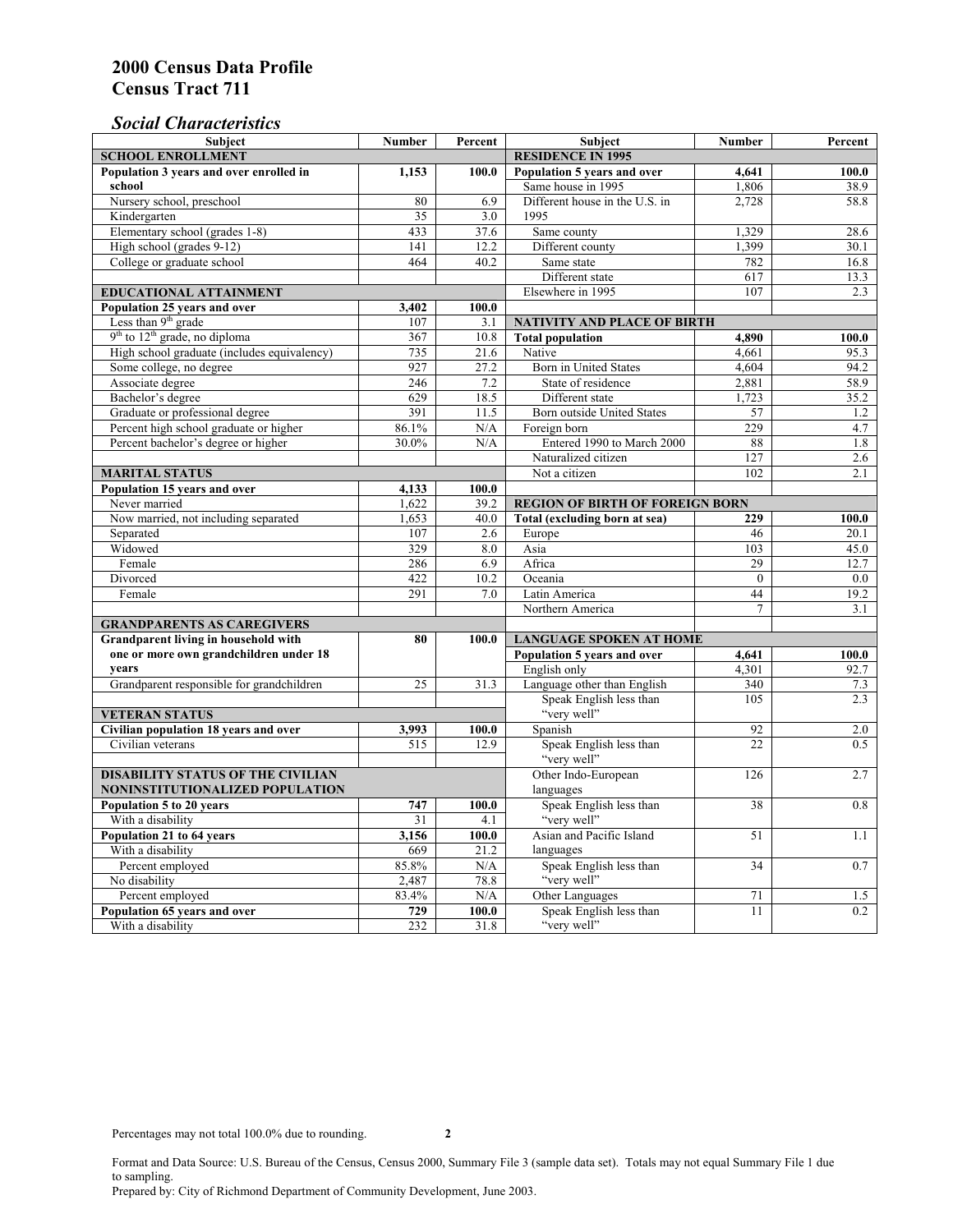## *Economic Characteristics*

| <b>Subject</b>                                     | Number           | Percent | Subject                                    | Number  | Percent    |
|----------------------------------------------------|------------------|---------|--------------------------------------------|---------|------------|
| <b>EMPLOYMENT STATUS</b>                           |                  |         | <b>INCOME IN 1999</b>                      |         |            |
| Population 16 years and over                       | 4,094            | 100.0   | Households                                 | 2,553   | 100.0      |
| In labor force                                     | 2,923            | 71.4    | Less than \$10,000                         | 111     | 4.3        |
| Civilian labor force                               | 2,914            | 71.2    | \$10,000 to \$14,999                       | 150     | 5.9        |
| Employed                                           | 2,853            | 69.7    | \$15,000 to \$24,999                       | 377     | 14.8       |
| Unemployed                                         | 61               | 1.5     | \$25,000 to \$34,999                       | 538     | 21.1       |
| Percent of civilian labor force                    | 2.1%             | N/A     | \$35,000 to \$49,999                       | 626     | 24.5       |
| Armed Forces                                       | 9                | 0.2     | \$50,000 to \$74,999                       | 413     | 16.2       |
| Not in labor force                                 | 1,171            | 28.6    | \$75,000 to \$99,999                       | 195     | 7.6        |
| Females 16 years and over                          | 2,343            | 100.0   | \$100,000 to \$149,999                     | 85      | 3.3        |
| In labor force                                     | 1,591            | 67.9    | \$150,000 to \$199,999                     | 35      | 1.4        |
| Civilian labor force                               | 1,591            | 67.9    | \$200,000 or more                          | 23      | 0.9        |
| Employed                                           | 1,562            | 66.7    | Median household income (dollars)          | 36,496  | N/A        |
| Own children under 6 years                         | 275              | 100.0   |                                            |         |            |
| All parents in family in labor force               | 204              | 74.2    | With earnings                              | 2,057   | 80.6       |
|                                                    |                  |         | Mean earnings (dollars)                    | 44,266  | N/A        |
| <b>COMMUTING TO WORK</b>                           |                  |         | With Social Security income                | 555     | 21.7       |
| Workers 16 years and over                          | 2,848            | 100.0   | Mean Social Security income                | 12,612  | N/A        |
| Car, truck, or van – drove alone                   | 2,396            | 84.1    | (dollars)                                  |         |            |
| Car, truck, or van - carpooled                     | 322              | 11.3    | With Supplemental Security income          | 25      | 1.0        |
| Public transportation (including taxicab)          | 82               | 2.9     | Mean Supplemental Security                 | 13,812  | N/A        |
| Walked                                             | $\overline{34}$  | 1.2     | income (dollars)                           |         |            |
| Other means                                        | $\overline{4}$   | 0.1     | With public assistance income              | 39      |            |
| Worked at home                                     | 10               | 0.4     |                                            | 582     | 1.5<br>N/A |
|                                                    |                  |         | Mean public assistance income<br>(dollars) |         |            |
| Mean travel time to work (minutes)                 | 19.3             | N/A     |                                            |         |            |
|                                                    |                  |         | With retirement income (dollars)           | 442     | 17.3       |
| Employed civilian population 16 years and over     | 2,853            | 100.0   | Mean retirement income (dollars)           | 14,461  | N/A        |
| <b>OCCUPATION</b>                                  |                  |         |                                            |         |            |
| Management, professional, and related occupations  | 1,262            | 44.2    | <b>Families</b>                            | 1,201   | 100.0      |
| Service occupations                                | 381              | 13.4    | Less than \$10,000                         | 76      | 6.3        |
| Sales and office occupations                       | 880              | 30.8    | \$10,000 to \$14,999                       | 48      | 4.0        |
| Farming, fishing, and forestry occupations         | $\mathbf{0}$     | 0.0     | \$15,000 to \$24,999                       | 141     | 11.7       |
| Construction, extraction, and maintenance          | 103              | 3.6     | \$25,000 to \$34,999                       | 124     | 10.3       |
| occupations                                        |                  |         | \$35,000 to \$49,999                       | 254     | 21.1       |
| Production, transportation, and material moving    | 227              | 8.0     | \$50,000 to \$74,999                       | 298     | 24.8       |
| occupations                                        |                  |         | \$75,000 to \$99,999                       | 117     | 9.7        |
|                                                    |                  |         | \$100,000 to \$149,999                     | 85      | 7.1        |
| <b>INDUSTRY</b>                                    |                  |         | \$150,000 to \$199,999                     | 35      | 2.9        |
| Agriculture, forestry, fishing and hunting, and    | $\boldsymbol{0}$ | 0.0     | \$200,000 or more                          | 23      | 1.9        |
| mining                                             |                  |         | Median family income (dollars)             | 46,982  | N/A        |
| Construction                                       | 74               | 2.6     |                                            |         |            |
| Manufacturing                                      | 154              | 5.4     | Per capita income (dollars)                | 23,376  | N/A        |
| Wholesale trade                                    | 52               | 1.8     | <b>Median earnings (dollars)</b>           |         |            |
| Retail trade                                       | 331              | 11.6    | Male full-time, year-round workers         | 37,163  | N/A        |
| Transportation and warehousing, and utilities      | 133              | 4.7     | Female full-time, year-round workers       | 29,063  | N/A        |
| Information                                        | 101              | 3.5     |                                            | Number  | Percent    |
| Finance, insurance, real estate, and rental and    | 409              | 14.3    |                                            | below   | below      |
| leasing                                            |                  |         |                                            | poverty | poverty    |
| Professional, scientific, management,              | 325              | 11.4    | Subject                                    | level   | level      |
| administrative, and waste management services      |                  |         | <b>POVERTY STATUS IN 1999</b>              |         |            |
| Educational, health and social services            | 627              | 22.0    | <b>Families</b>                            | 94      | 7.8        |
| Arts, entertainment, recreation, accommodation and | 156              | 5.5     | With related children under 18 years       | 94      | 16.0       |
| food services                                      |                  |         | With related children under 5 years        | 61      | 25.8       |
| Other services (except public administration)      | 164              | 5.7     | Families with female householder, no       | 84      | 22.3       |
| Public Administration                              | 327              | 11.5    | husband present                            |         |            |
|                                                    |                  |         | With related children under 18 years       | 84      | 31.2       |
| <b>CLASS OF WORKER</b>                             |                  |         | With related children under 5 years        | 51      | 58.6       |
| Private wage and salary workers                    | 2,198            | 77.0    | Individuals                                | 365     | 7.6        |
| Government workers                                 | 584              | 20.5    | 18 years and over                          | 213     | 5.3        |
| Self-employed workers in own not incorporated      | 71               | 2.5     | 65 years and over                          | 31      | 4.3        |
| business                                           |                  |         | Related children under 18 years            | 138     | 17.4       |
| Unpaid family workers                              | $\mathbf{0}$     | 0.0     | Related children 5 to 17 years             | 75      | 13.8       |
|                                                    |                  |         | Unrelated individuals 15 years and         | 125     | 7.4        |
|                                                    |                  |         | over                                       |         |            |
|                                                    |                  |         |                                            |         |            |

Percentages may not total 100.0% due to rounding. **3** 

Format and Data Source: U.S. Bureau of the Census, Census 2000, Summary File 3 (sample data set). Totals may not equal Summary File 1 due to sampling.

Prepared by: City of Richmond Department of Community Development, June 2003.